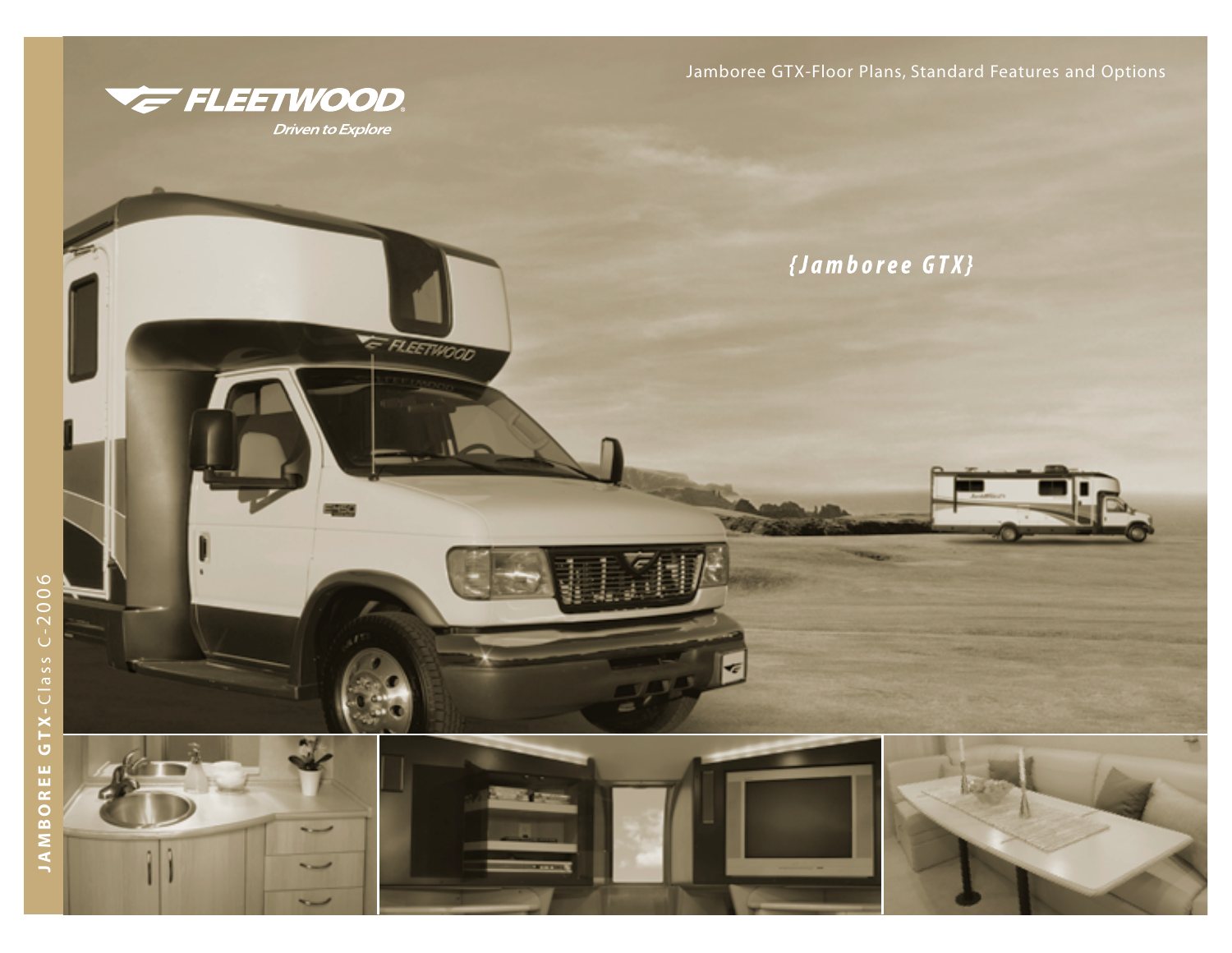# Floor Plans

**26J** Single Slide-Out Sleeps 3





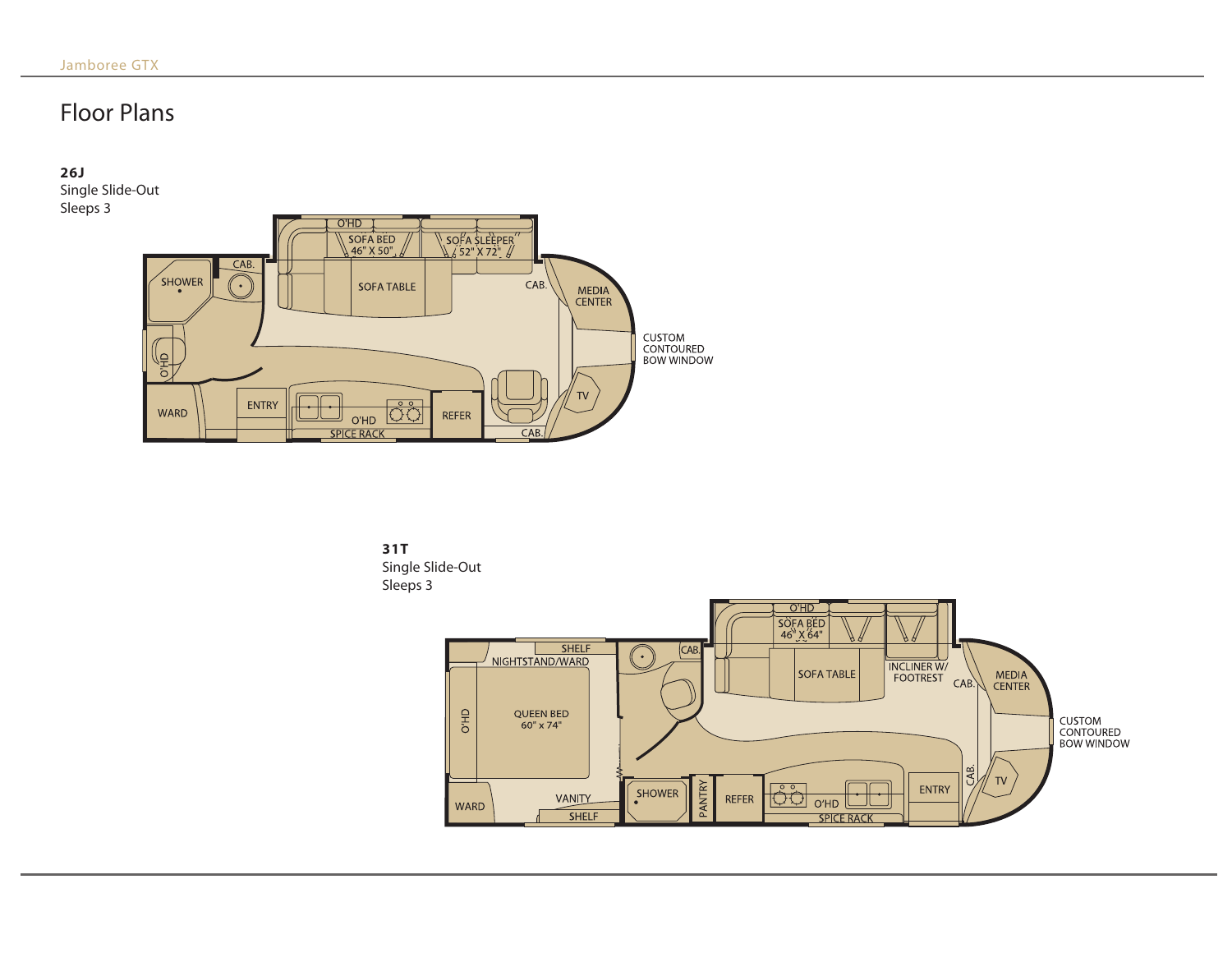# Floor Plans

## **E FLEETWOOD**





# Setting the Standard in Motor Home Quality.

**Fleetwood® prototypes are exposed to thousands of miles of durability testing. Those components that don't survive are redesigned until they do.** This sets our standard in safety and durability.

**Fleetwood's Tuff-Ply roofing technology is one of the most durable roofing materials on the market and also resists radiation by reflecting sunlight (reduces chalking).** White roof material minimizes heat build-up, keeping the temperature cool and comfortable.

**Reliable TuffPEX® plumbing runs throughout each vehicle creating a durable seal on all internal tubing. TuffPEX® assures water flow and functions in colder temperatures.** The TuffPEX® system is an industry leader in quality plumbing.

**For each outer wall, Fleetwood uses one seamless, solid piece of its exclusive Tuff-Coat® fiberglass composite. It resists UV rays, cracks and impacts.** Our products look newer longer and that's a big plus at resale time.

**To assure a strong, weather-resistant structure, Fleetwood Vacu-bonds® all sidewalls, floors and ceilings to a durable aluminum or steel frame.** The Vacu-bond® process is unmatched by many competitors.

**High density block foam insulation is precisely cut to fit between framing members.** This insures maximum insulation throughout the vehicle.

**Welded aluminum floor support trusses** are light weight and engineered for optimum strength and support.

*Seatbelt configuration may vary depending on options chosen. Sleeping capacity based on standard layout. Optional furniture may increase or decrease sleeping capacity.*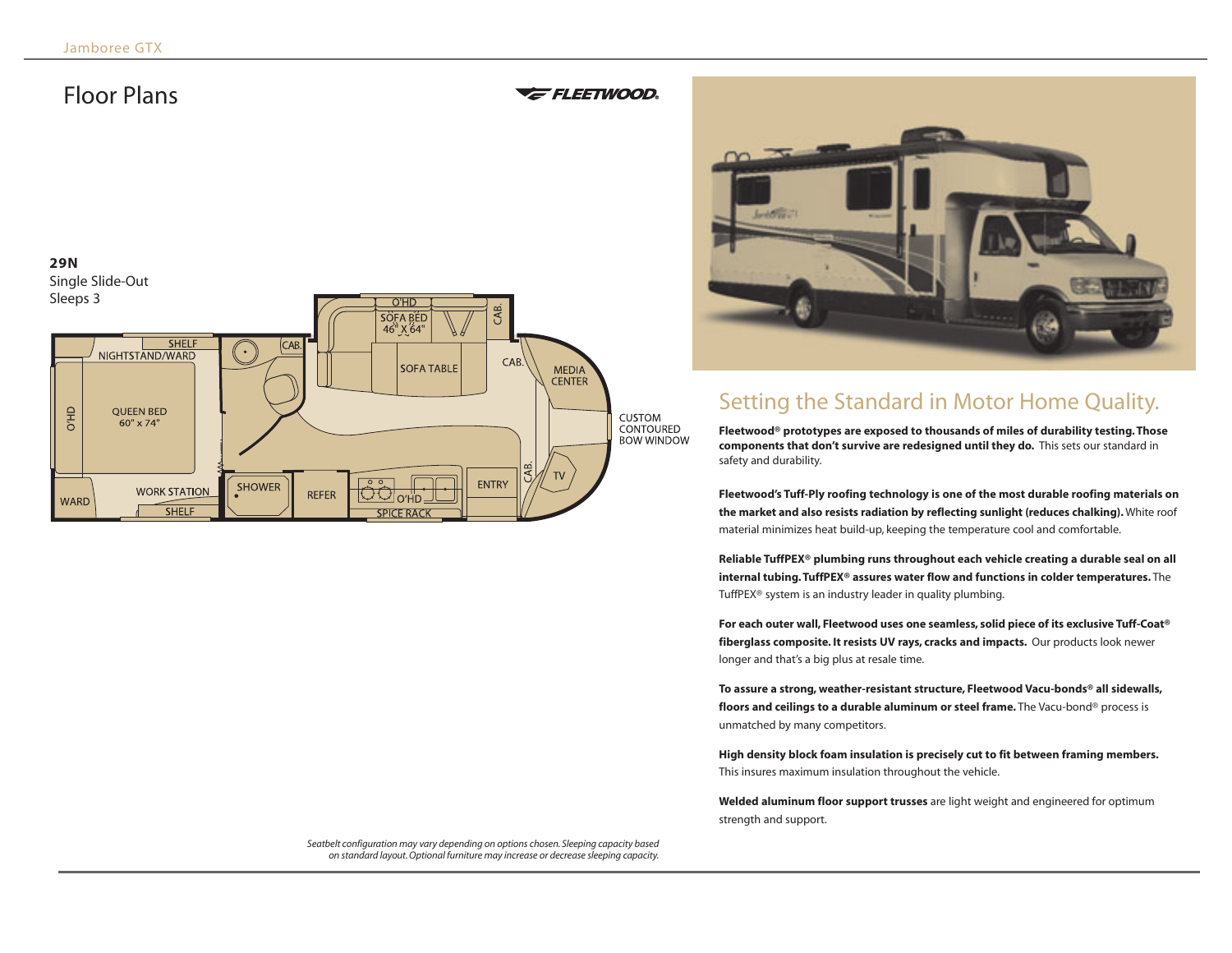# Weights and Measurements

| <b>FORD® CHASSIS</b>                  | 26J    | <b>29N</b> | 31T    |
|---------------------------------------|--------|------------|--------|
| <b>Engine Displacement (Liters)</b>   | 6.8    | 6.8        | 6.8    |
| <b>Wheelbase (Inches)</b>             | 176    | 198        | 218    |
| $GVWR$ (lbs) <sup>1</sup>             | 14,050 | 14,050     | 14,050 |
| Front GAWR (lbs) <sup>2</sup>         | 4,600  | 4,600      | 4,600  |
| Rear GAWR (lbs) <sup>2</sup>          | 9,450  | 9,450      | 9,450  |
| <b>Base Weight (lbs)</b> <sup>3</sup> | 11,400 | 11,995     | 12,195 |
| $GCWR$ (lbs) <sup>4</sup>             | 17,550 | 17,550     | 17,550 |
| <b>Hitch Rating Weight (lbs)*</b>     | 3,500  | 3,500      | 3,500  |
| Tongue Weight (lbs)*                  | 350    | 250        | 250    |
| <b>Fuel Capacity (gal)</b>            | 55     | 55         | 55     |

| <b>DIMENSIONS AND CAPACITIES</b>             |         |         |        |
|----------------------------------------------|---------|---------|--------|
| Overall Length <sup>5</sup>                  | 26' 11" | 29' 11" | 31'11" |
| <b>Overall Height (with A/C)<sup>+</sup></b> | 11'4"   | 11'4"   | 11'4"  |
| Overall Width (maximum) <sup>6</sup>         | 102"    | 102"    | 102"   |
| <b>Interior Height (maximum)</b>             | 79"     | 79"     | 79"    |
| <b>Interior Width (maximum)</b>              | 96"     | 96"     | 96"    |
| <b>Fresh Water Holding Tank (gal)</b>        | 35      | 35      | 35     |
| <b>Grey Water Holding Tank (gal)</b>         | 42      | 35      | 35     |
| <b>Black Water Holding Tank (gal)</b>        | 33      | 41      | 41     |
| Appliance LPG Tank (gal) (WC) <sup>7</sup>   | 14      | 14      | 14     |
| <b>Water Heater Tank (gal)</b>               | 6       | 6       | 6      |

**Liquid Weight Reference:** Water (gal) = (8.3 lbs/3.8 kgs) Fuel (gal) = (6.1 lbs/2.8 kgs) LPG (gal) = (4.2 lbs/1.9 kgs)

**Metric Conversion:** Multiply pounds x 0.453 to obtain kilograms. Multiply gallons x 3.785 to obtain liters.

| <b>CHASSIS</b>                              |                                                    |
|---------------------------------------------|----------------------------------------------------|
| <b>Model:</b> Ford® E450 Chassis            | <b>Transmission:</b> 5-Speed Automatic w/Overdrive |
| <b>Engine:</b> 6.8L Triton <sup>®</sup> V10 | <b>Alternator Amps: 130 Amp</b>                    |
| <b>Torque:</b> 420 lb-ft $@$ 3250 RPM       | Horsepower: 305HP                                  |



- 1. GVWR (Gross Vehicle Weight Rating): Means the maximum permissible loaded weight of the motor home.The GVWR is equal to or greater than the sum of the unloaded vehicle weight plus the net carrying capacity.
- 2. GAWR (Gross Axle Weight Rating): Means the maximum permissible loaded weight a specific axle is designed to carry.
- 3. Base Weight: Means the estimated weight of the motor home without fuel, options, water, cargo or passengers.
- 4. GCWR (Gross Combined Weight Rating): Means the value specified by the motor home manufacturer as the maximum allowable loaded weight of this motor home with its towed vehicle.Towing and braking capacities may differ. Refer to Fleetwood and chassis manufacturer manuals for complete information.
- 5. Length taken from front bumper to rear bumper (excludes accessories).
- 6. Excludes safety equipment and awnings.
- 7. Tank Manufacturer's listed water capacity (WC). Actual LPG capacity is 80% of water listing as required by the safety code.
- † Only if standard.
- \* The chassis manufacturer recommends the installation of a supplemental brake control system to activate the brakes on the vehicle or trailer you are towing.

*IMPORTANT — PLEASE READ: Product information, photography and illustrations included in this publication were as accurate as possible at the time of printing. For further product information and changes, please visit our website at www.fleetwoodrv.com or contact your local Fleetwood dealer. Prices, materials, design and specifications are subject to change without notice.All weights, fuel, liquid capacities and dimensions are approximate.Fleetwood has designed its recreational vehicles to provide a variety of uses for its customers.Each vehicle features optimal seating, sleeping, storage and fluid capacities.The user is responsible for selecting the proper combination of loads (i.e. occupants, equipment, fluids, cargo, etc.) to ensure that the vehicle's capacities are not exceeded.*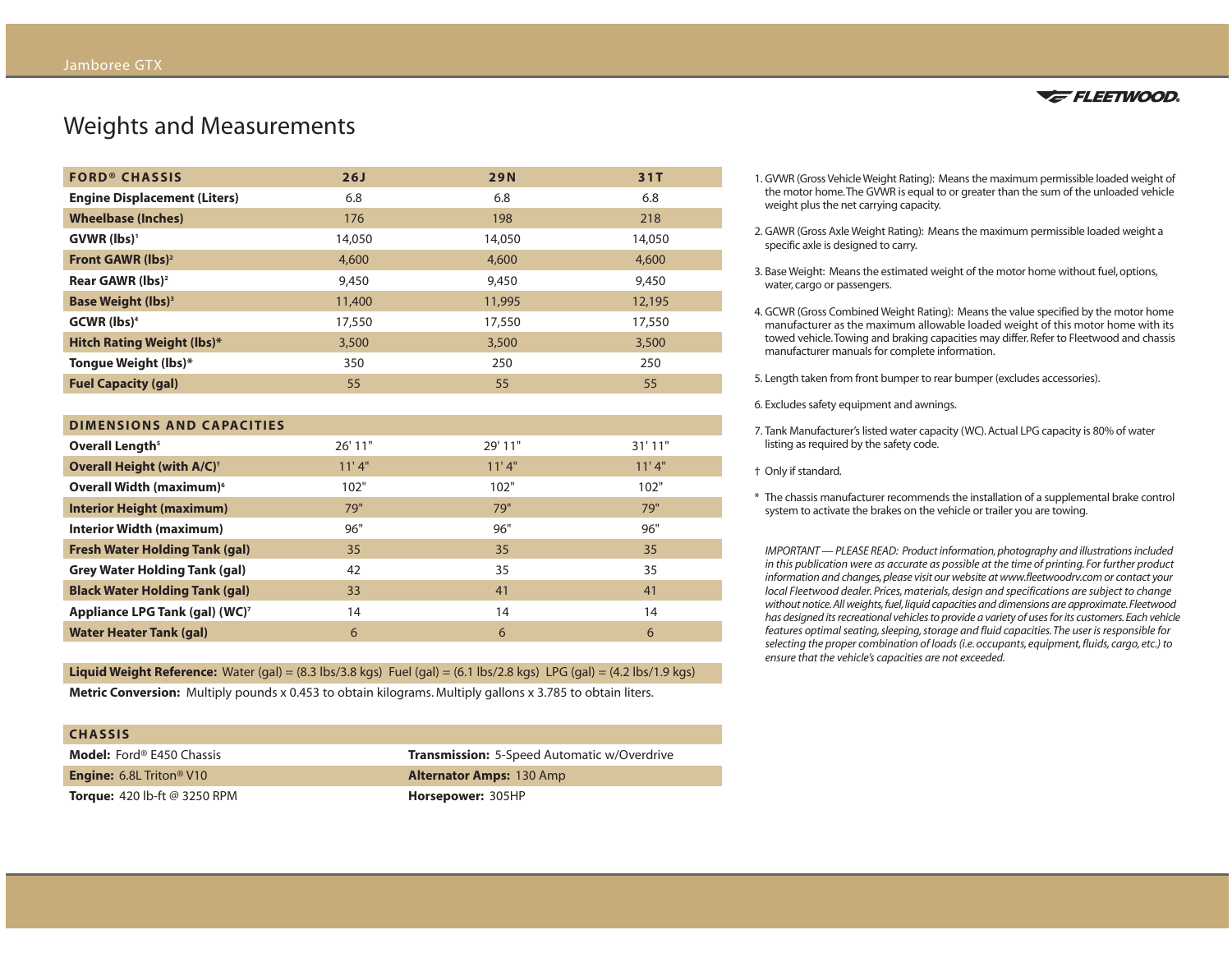# Standard Features

#### Interior

- **THROUGHOUT**
- **Contoured Cabinet Doors**
- **with Hidden Hinges**
- **Fabric Pull Shades • Halogen, Fluorescent &**
- **Indirect Lighting Throughout**
- **Quality Constructed Furniture by Flexsteel®**
- **Whole Coach Water**
- **Filtration System • Yacht Style Contoured Cabinets**
- 12V Water Pump, Demand **Operation**
- 15,000 BTU Ducted Air Conditioner • 30,000 BTU Furnace, Auto-Ignition, Ducted,Wall Mtd.Thermostat

### **DRIVER CONVENIENCE**

- **Custom Dash Appliques • Driver/Front Passenger Ultraleather™ Flexsteel® Adjustable/Reclining Bucket Seats w/Armrest**
- **LIVING ROOM**
- **20" Flat Screen TV • Dinette Table with Dual**
- **Flip-Up Extensions • Flexsteel® Furniture with Throw Pillows**

### **GALLEY**

- **Deluxe Under-Counter Stainless Steel Convection Microwave Oven**
- **Drawer Boxes w/Real Wood Construction**
- **Solid Surface Countertops & Sink Covers**

### **BEDROOM**

- **Innerspring Mattress (N/A 26J) • Workstation with Flip-Up**
- **Counter Extension (N/A 26J)**
- Bedspread w/Pillows (N/A 26J)
- **BATHROOM**
- **Bath Door w/Residential Passage Lock and Towel Bars**
- 12V Power Exhaust Roof Vent • Large Sink w/Single Control Faucet
- Marine Style Toilet w/Pedal Flush

## **SAFETY/CONVENIENCE**

**• 3-Point Seat Belts at Driver & Front Passenger Seats** • 10 ABC Fire Extinguisher

*\*Bold Denotes Fleetwood's Key Features*

### • 6 Gallon Water Heater, Electronic Ignition, LP Gas

- AC/DC Load Center w/12V
- Converter/Battery Charger/Auto
- Change Over • Brushed Chrome Finish Hardware
- Deluxe Interior Decor Choices
- Deluxe Roller Bearing, Full
- Extension Drawer Guides
	- Fabrica® Carpet w/Pad & Vinyl Flooring in Galley & Lavy • Monitor Panel: Auxiliary & Chassis Digital Battery Condition Check,
	- Holding Tank Levels, Fresh Water Tank Level, LP Gas Tank Level, All

## **• In Dash AM/FM Radio**

- **w/CD Player** • 4 Speakers, (2 in Cab Doors, 2
- Ceiling Mounted)
- Cab Carpet with Automotive

### **• J-Lounge Seating with Deluxe**

**EZ Bed Conversion (All Models)** • Residential Size Incliner Chair (31T Model) • Sofa Sleeper with Reclining

## • 2-Burner Cooktop with

- Sealed Burners • Cabinet Storage for Sink Covers
- (Select Models) • Dometic® 8 cu. ft.
- Refrigerator/Freezer • Residential Size Stainless

# • Decorative Reading Lights (N/A 26J) • TV Shelf w/12V & Cable Jacks,

- Pleated Privacy Curtain (N/A 26J)
- Queen Bed (N/A 26J) • Roof Vent (N/A 26J)
- Medicine Cabinet w/Mirrored Door (26J Model) • Medicine Cabinet with Wall
- Mounted Mirror (29N & 31T Models) • Molded ABS Shower Surround/Pan
- Carbon Monoxide Detector/Alarm • Lap Belts at Select Living Area Seating Positions

Level Readings in 1⁄4 Increments, Direct Spark Ignition Water Heater Switch w/Lighted Indicator,Water Pump Switch w/On Indicator Light, Battery Disconnect Switch, Generator Start/Stop Switch & Hour Meter • Solar Panel Battery Charger • Vinyl Ceiling, Cushioned • Water Heater Bypass Valve–Fresh Water System Winterization • Water Pump Controller, On/Off Switches at Galley & Lavy

Grade Insulation Pad • Driver/Front Passenger Airbag Supplemental Restraint System • Power Windows & Door Locks

EuroStyle Chair (26J Model) • Telephone/Modem Jack w/Exterior Jack Input • VCR/DVD Combo Player • Video Control Center Switch

Steel Double Bowl Sink • Single Lever Faucet • Soap Dispenser

AC Receptacle (N/A 26J)

Extension • Skylight in Shower

• Shower Head w/Flexible Hose

• Large Entry Assist Handle • LPG Detector/Alarm • Smoke Detector/Alarm

## Exterior

- **THROUGHOUT • Aluminum Basement**
- **Truss System • Fiberglass Cab Aero Panels • Fiberglass Front and Rear**
- **Caps with Bonded Window Installation • Fiberglass Running Boards**
- **High-Gloss Tuff-Coat® Smooth Fiberglass Exterior**

## **AUTOMOTIVE**

- **Alcoa Aluminum Wheels • Ford® E450 Chassis, 6.8L Triton® V10 w/305 hp, Dual Airbags, 4W Anti-Lock Brakes, Automatic**
- **5-Speed Transmission w/Overdrive**
- **Full Size Spare Tire w/Carrier**
- **Rear Fuel Fill** • Auxiliary Emergency Start Assist
- Switch on Dash

# **SAFETY/CONVENIENCE**

- **Breakaway Side Mirrors w/Power Adjust & Heat Control • High Mounted Third Brake Lamp • Large Taillights**
- **Power Entry Step**
- **STORAGE • EZ Store Compartment on**
- **Slide-Outs (Select Models) • Painted Aluminum Skin Luggage Doors w/Strut Assist and Paddle Latches**
- **BODY STRUCTURE • Royal Tuff-Ply Radius Roof w/Ducted A/C • Vacu-bond® Hull**

# **Options**

## **THROUGHOUT**

• 15,000 BTU A/C w/Heat Pump w/Solar Charger Panel • 2 Colorways with Full-Body Paint • 400W Inverter with Remote Switch • Deluxe Level-Loc Window Shades • DVD Player and Home Theater

## Fleetwood Exclusives *• Custom Contoured Bow Window*

*• Curved Solid Surface Countertops with Raised Edge to Prevent Spills • Curved Yacht-Styled, Imported Italian Cabinetry*

### **• Outstanding Exterior Graphics and Styling**

- 2 Graphic Colorways to Choose From
- City Water Hook-Up
- DSS Manual Lift Satellite Dish
- w/Elevation Sensor
- Large 1" (Inside Diameter) Water Tank Drain

• Chassis Supplied: Heating & Air Conditioning, Cigarette Lighter/ 12V Power Supply, Intermittent Windshield Wipers, Power Steering w/Tilt Wheel, Cruise Control, Sunvisors (2), Dome Light, Beverage Cup-Holders, Map Pocket • Custom Billet Grille • Dual 6V Deep Cycle Auxiliary Batteries

### **• Radius Tinted Windows**

• 30-Amp, 30' Long Shore-Line Power Cord, Compartment Storage • AC Duplex GFI Receptacle on Patio Side

### **• Stainless Steel Hinges on**

**Exterior Luggage Doors** • Molded Cross-Link Polyethylene Battery Compartment Container & Lid Easy Access for Battery

**Lamination Process** • Corrosion Resistant Aluminum Tube Hull Framing

*• Stainless Steel Convection Microwave with Drop Down Door*

### **LIVING ROOM**

Deadbolt Lock

Hook-Up†

Patio Receptacles

or trailer you are towing.

Maintenance & Electrical Components Check

• Heated Holding Tanks in Basement Compartments

• 22" LCD TV in Living Room • Ultraleather™ Living and Dining Seating Areas

• Amber Porch Light w/Interior Switch • Entry Door w/Screen Door &

• Trailer Hitch w/7-Point Electrical

• Large, Sturdy, One-Piece Roof

**VE FLEETWOOD** 

• Molded ABS Rear Wheel Trims • Onan® 4.0kW Microquiet Generator

Access Ladder

• Painted Body Skirts • Powder Coated Rear Ladder • Utility Compartment w/Exterior Shower & Holding Tank Dump Valves

† The chassis manufacturer recommends the installation of a supplemental brake control system to activate the brakes on the vehicle

• GFI Circuit Protection in Galley, Lavy,

### **BEDROOM**

• 15" LCD TV in Bedroom (29N and 31T Models)

*• Vacu-Bond® Floor*

• Exterior Entertainment Center w/AM/FM/CD Player and Auxiliary Speaker, Coax Cable & 12V/110 Receptacles w/Pull-Out TV Platform • LCD Back-Up Monitor w/Audio

> • Power Awning • Surround Sound System